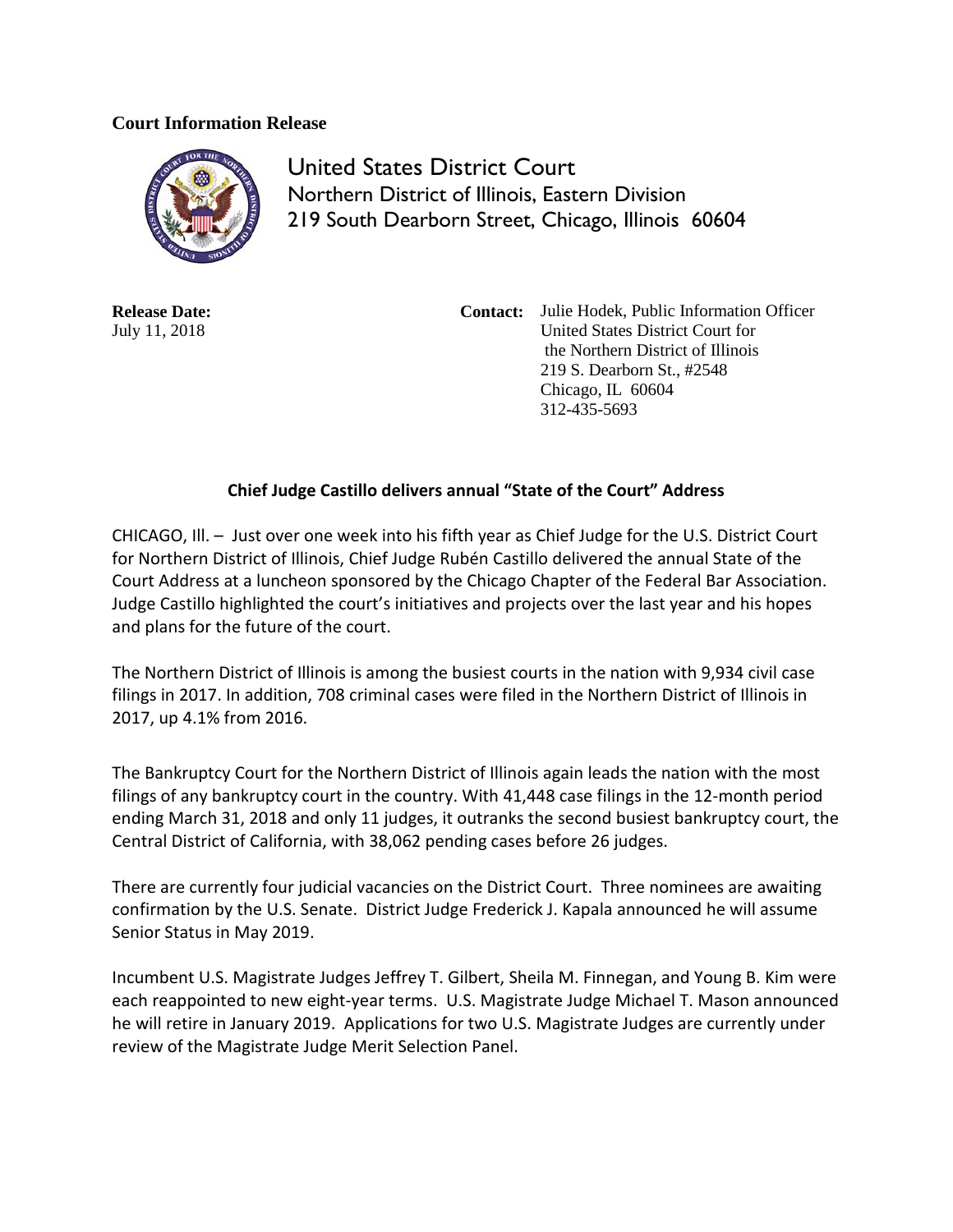The Court has continued efforts to improve the diversity of juries in the district. The Court began a new jury wheel in 2018, which now includes records from the Illinois Department of Employment Security. The Court also began a project to contact non-respondent jurors by postcard. In January 2018, the Court launched its [new juror orientation video.](http://www.ilnd.uscourts.gov/Pages.aspx?page=JuryVideo) Individuals reporting for jury service at the Northern District of Illinois now see an inspiring, fast-paced film that highlights the diversity of the District and incorporates footage from throughout the District, including both the Roszkowski and Dirksen U.S. Courthouses.

In May 2018, the Court opened a new history museum on the  $21<sup>st</sup>$  floor of the Dirksen U.S. Courthouse. The new museum is open to the public and features interactive video displays, lecture space, video listening stations, artifacts, and art which feature significant people, places, and cases that have impacted the Court and greater community in the last 200 years.

As the Court prepares to celebrate the 200<sup>th</sup> Anniversary of federal courts in Illinois in March 2019, the Court History Museum will serve as the site of a number of lectures and panels. In addition, a documentary film highlighting the Court's impact on the community and the nation is currently in production.

A number of additional improvements have been made to enhance courthouse facilities and technology. Forty-three courtrooms within the district, 40 in Chicago and 3 in Rockford, are now fully equipped with digital video evidence presentation systems. Renovation has been completed on three Chicago grand jury hearing rooms to include digital video evidence presentation systems.

The Court has continued to expand programs that promote what Chief Judge Castillo has deemed "smart compassion." In December 2017, the Court honored its first class of graduates from its new Veterans Treatment Court. With the assistance of the John Marshall Law School Veterans Legal Support Center and Clinic, charged veterans may enter into a diversion agreement with the U.S. Attorney's Office under which they meet monthly with a U.S. Magistrate Judge and complete programs focusing on PTSD, anger management, mental health, drug and alcohol addiction. Veterans who successfully complete treatment and commit no new offenses will not be prosecuted.

In May 2018, the Court honored its first graduating class of the Sentencing Options that Achieve Results (SOAR) Program, an 18-24 months long pre-trial alternative program. SOAR Court defendants receive intensive supervision as they focus on their sobriety, are involved in goal setting to increase their education levels, seek or maintain constructive employment and maintain a productive lifestyle. Successful completion of the program results in either the imposition of a non-custodial sentence, reduction to a misdemeanor conviction, or possible dismissal of the criminal charges.

The Court's James B. Moran Second C.H.A.N.C.E. Re-entry Program continues to thrive and has expanded to two separate sessions. The Second C.H.A.N.C.E. Program assists former inmates in reintegrating into the community and living law-abiding lives after they are released from